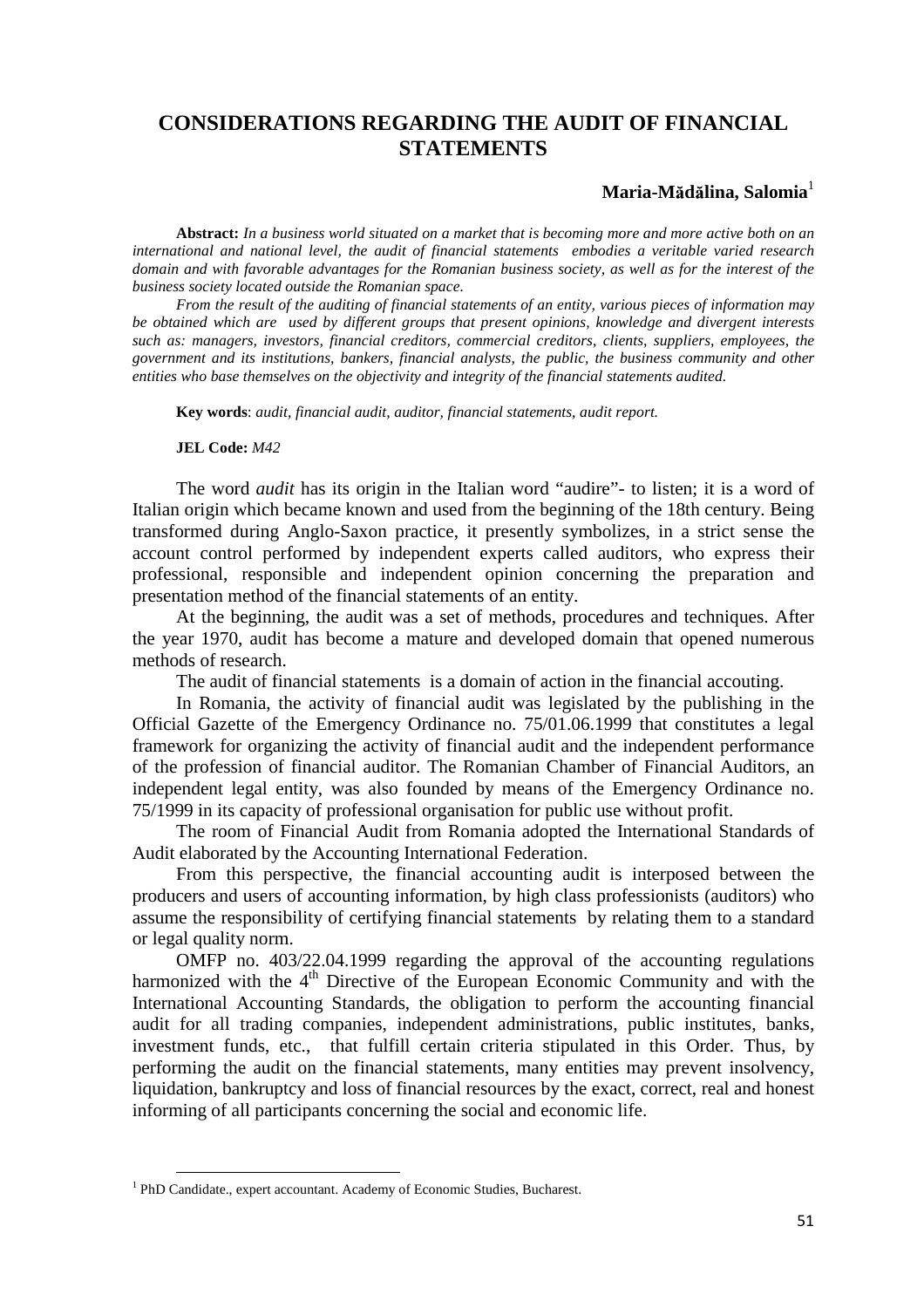Initially, the word *to audit* signified the verification of the financial statement of a company, but gradually the word *to audit* acquired the meaning of studying a company as to apreciate its transformation processes, transactions and financial statements (financial audit), in order to improve its performances (operational audit) or to make a judment concerning the management (management audit).

*The financial audit* – implies any analysis, control, check and study concerning a section or a certain part of accounting or financial statements.

By financial audit, a judgement concerning accounting accounts is elaborated that will lead to the auditing of the financial statements of an entity.

The professional judgement of the financial auditor plays an important role, various relative theoretical frameworks in the decision making process regarding the audit of financial statements being borrowed from psychologists.

*Operational audit* – developed in the countries from the framework of the European Union aims at analysing the risks and deficiencies that exist in an entity as to grant advice, recommendations or to propose new strategies as to improve performance.

*Management audit*– is the most frequenly met in the audit activity from the Anglo-Saxon world and aims at finding convincing evidence which lead to fraud, or at having a critical opinion concerning the management operations or the performaces of an entity or a group of entities that are responsible.

*Auditors* are authorised professionists, members of the Romanian Chamber of Financial Auditors, who obtained the quality of being financial auditors. The legal framework specifies passing the access test to the traineeship (some persons can be exempted according to the collaborating protocols completed with CAFR), conducting the practical training (for the CECCAR trainees there is a protocol completed between the two regulatory bodies which regards the recognition of the first year of training conducted at CECCAR under the conditions stipulated in the protocol) and passing the professional competence exam formed of 3 assessments.

By the audit activity we understand the expression of a professional opinion from an auditor concerning the faithful image of the annual financial statements. Auditors bring their contribution to the maintenance of integrity and eficiency of financial statements presented to financial institutions as to obtain credits.

The opinions expressed by the auditors concerning the financial statements were established under every significant aspect in conformity with an identified referential accountant. Thus, for expressing his/her opinion, the auditor regularly uses the phrases "gives a faithful image" or " sincerily presents under every significant aspect" these formulas being equivalent.

*Annual financial statements* according OMFP 3055/2009, the financial statements are consist of: balance, profit and loss account, statement of cjanges in equity, cash flow statement and the explanatory notes of the annual financial statements.

Financial statements must be prepared as to supply useful, concrete and real information as to adopt economic decisions, in order to decide the moment for purchasing or selling a capital investment, to evaluate the deficiencies in managerial responsibility, to evaluate the capacity of the company to pay and offer other advantages to its employees, to evaluate the guarantees for the credits offered to the enterprise, to determine the taxation policies, to calculate profit and to distribute dividends.

The financial statements are presented annually and intended for the commun needs of a large range of interested users. Fot the interested users, they present the only source of information regarding the satisfaction of their own needs.

Financial statements are prepared and elaborated after certain international and national accounting norms as well as after other recognized accounting references.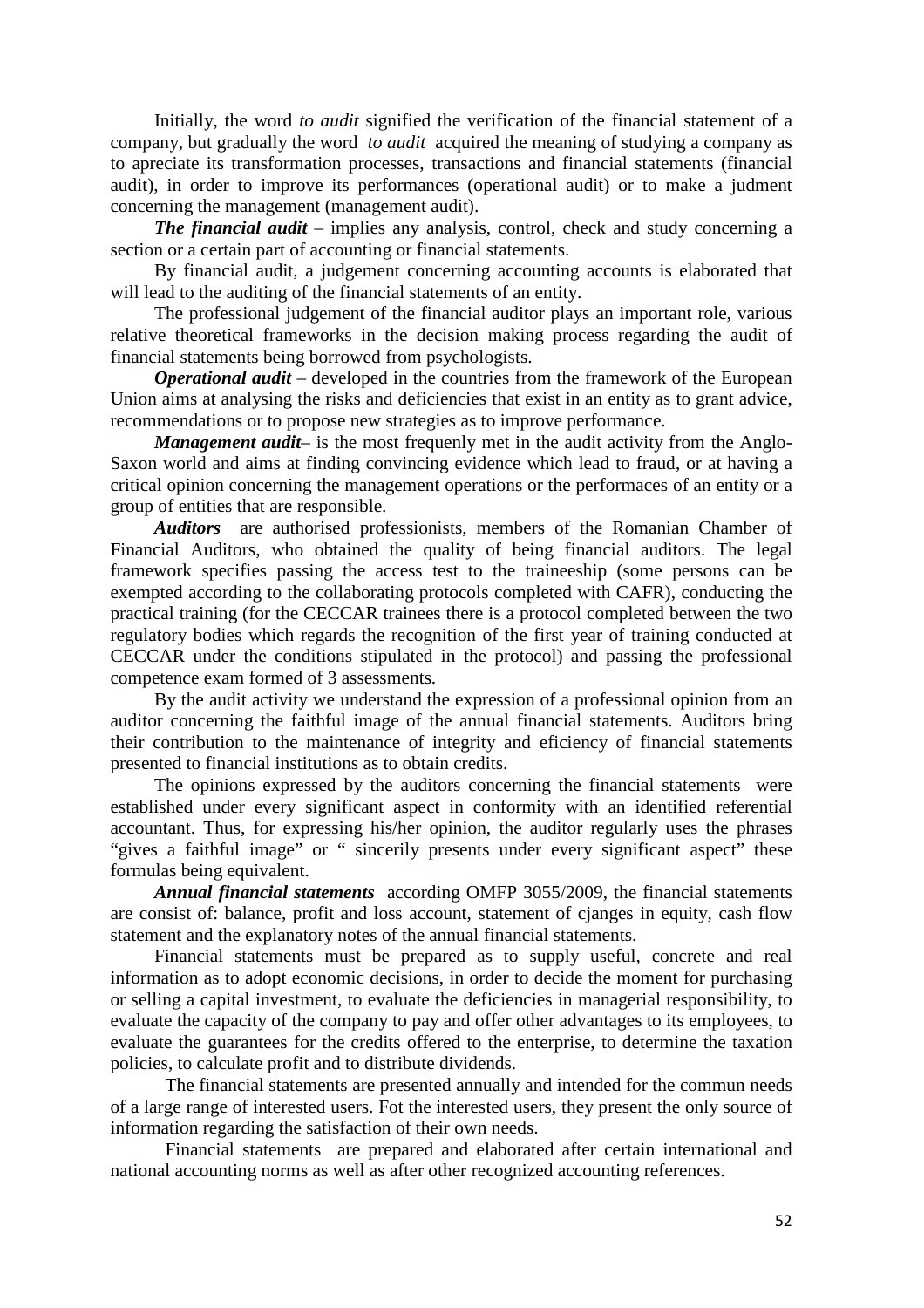The International Standard on Auditing no. 200 (ISA200) "General objectives of the independent auditor and developing an audit in accordance with the International Standard on Auditing" aims at improving the confidence level of the financial statements of the target users, as well as establishing norms and instructions for professionals in order to audit the financial statements.

By auditing financial statements, their reliability is increased in the eyes of the users, without understanding that the opinion of the auditor represents a certainty of the future efficiency of the entity or the management of the entity audited.

In view of auditing financial statements, the auditors check and make various checks, and obtain adequate and sufficient evidence which will allow them to draw conclusions. During the auditing task, the auditor communicates with the internal auditor according to ISA 610, who closely knows the situation of the audited entity.

Thus, by meetings with the other members from the management of the audited unit, the auditor may obtain more information concerning the entity audited, regarding both the activity developed in the current fiscal year as well as the previous fiscal years.

In view of auditing financial statements, the auditor must verify and observe:

- whether the documents made available are correctly, concretely and coherently drafted;

- To verify the field of activity of the entity audited and also keep in mind the social and economic environment in which it develops its activity;

- whether during the fiscal year, the accounting principles and the regulations in force were respected and correctly applied;

- whether before the preparation of financial statements, the evaluation methods were respected and applied, where necessary;

- whether the bookkeeping of the economic and financial operations was prepared in a systematic and chronological manner;

- whether the inventory of the patrimony was performed, as well as its valorisation by recording in the account bookkeeping of the inventory results;

- whether the amount represented in the balance sheet by synthetic accounts corresponds to the amounts from the analytical accounts;

- whether there were changes during the fiscal year in the structure of the capital and if they were recorded in the bookkeeping;

- whether the financial obligations were correctly calculated, retained and transferred to the state budget;

- whether the depreciation norms for fixed assets were observed;

- whether lists with suppliers and clients were drafted and if they were confirmed;

- whether a schedule of debts collection and for cashing the receivables was set;

- whether the receivables and debts were evaluated in foreign currency;

- whether the crediting situation was correctly prepared, contracted both from the banking companies as well as from non-banking companies;

- whether the incomes and expenses were correctly recorded and are based on supporting documents;

- whether the income tax was correctly calculated, taking into account the nondeductible fiscal expenses, as well as the fiscal losses from the previous years;

- whether the preparation of financial statements was achieved based on the closing balance at the end of the fiscal year;

- whether the accounting policies and notes were correctly prepared;

- whether in the accounting notes, the distribution of the accounting profit or the coverage of the accountancy loss was decided;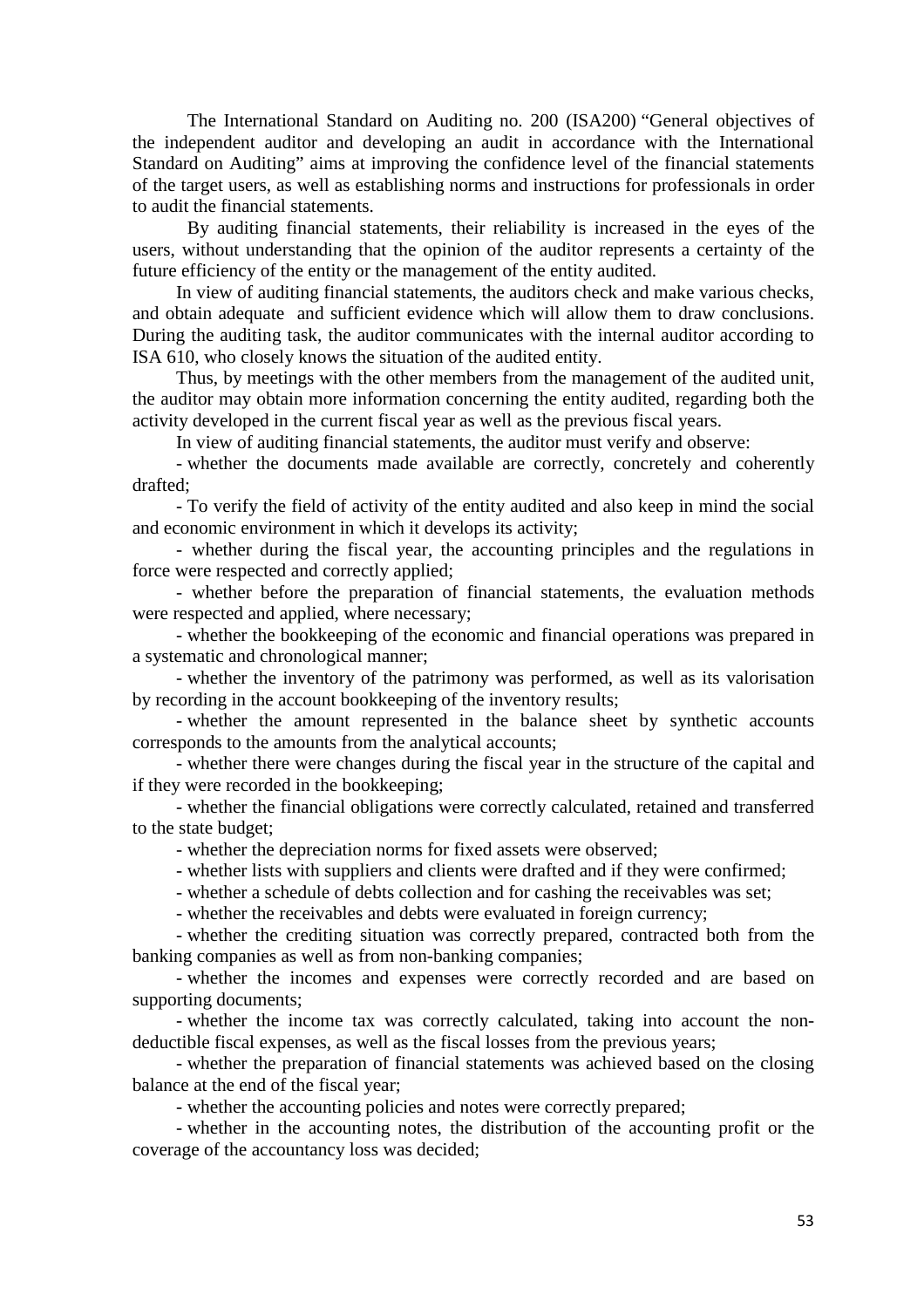- whether the profit and loss income was prepared in conformity with the incomes and expenses in the balance sheet;

- whether the situation of fixed assets corresponds with the balance sheet;

- whether the situation of cash flows was correctly analysed;

- whether the opening balance corresponds with the closig balance of the previous fiscal year;

- whether during the fiscal year, the accounting principles were observed, as well as the continuity of the activity, the precautionary principle, etc.

In view of auditing financial statements, the auditor must observe if the documents made available by the management of the entity audited correspond both qualitatively and quantitatively, if they supply concrete, correct and exact information as for all these evidences to lead to a more faithful and complex image regarding the entity audited.

The financial auditor is obliged to verify if the balance, profit and loss account, the statement of changes in the equity, the cash flow statement and the notes of the annual financial statement were correctly done according to OMFP 3055/2009. If they contain important and necessary information in view of analysing and easy understanding of the users interested by the situation of the entity audited. Within the auditing actions, the auditor of the entity observes the conceptual accounting framework in conformity with the International and National Accounting Standards.

The auditor must observe if the activity of the audited entity also continues in the next fiscal year. Thus, the balance sheet must offer the compatibility of patrimonial elements on at least two fiscal years; the evaluation and presentation methods used are identical with those from the previous year, and if there are modifications, they should be recorded and justified in the notes attached to the balance sheet (Stoian 2009).

Subsequent to the audit of financial statements , the auditor regroups the assets and liabilities resulted from the inventory and records them in the inventory register both the quantity and value, thus proceeding to a comparison and expression of an opinion upon the book values and the values resulted from the inventory.

The financial auditor in an audit mission does not register in his/her inventory register and does not express an opinion regarding the inventory, but regarding the financial statements.

The closure of the auditing activity is performed by drafting an *Audit Report*, which is destined to future users that present divergent interests and levels of knowledge.

By the Audit Report, the auditor expresses the results obtained subsequent to the auditing and draws up letters of recommendation, confirmation of accoun balances.

Subsequent to the performance of the auditing task, the auditor may express his/her opinion regarding the financial statements audited.

According to ISA 705 "Opinion changes of the independent auditor's report" there are fout types of opinions:

- Qualified opinion;

- Unqualified opinion;
- Adverse opinion;
- Disclaimer opinion

# **Conclusions**

The audit activity is regarded as a professional examination of information and it offers an augmented responsibility of the users, which rely on objectivity, integrity and the professionalism of the financial auditor who performed the audit of the financial statements. By auditing financial statements we understand a professional independent (auditor) accountant's expression of fidelity of accounting and financial representations,